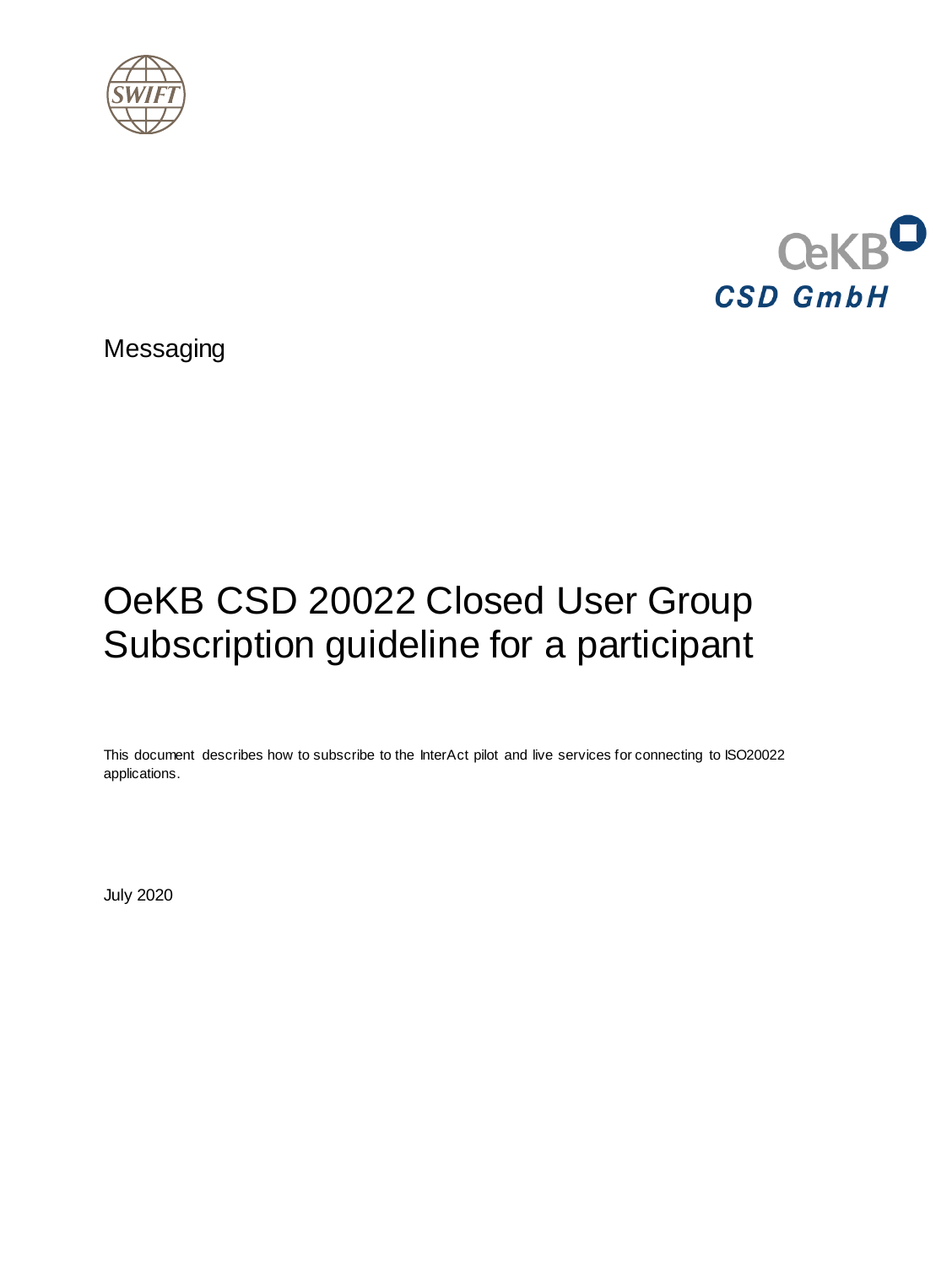## <span id="page-1-0"></span>**Legal Notices**

### **Copyright**

SWIFT © 2020. All rights reserved.

You may copy this publication w ithin your organisation. Any such copy must include these legal notices.

### **Restricted Distribution**

Do not distribute this publication outside your organisation unless your subscription or order expressly grants you that right, in w hich case ensure you comply w ith any other applicable conditions.

### **Disclaimer**

The information in this publication may change from time to time. You must alw ays refer to the latest available version.

### **Translations**

The English version of SWIFT documentation is the only official and binding version.

### **Trademarks**

The following are registered trademarks of SWIFT SCRL: the SWIFT logo, SWIFT, SWIFTNet, Sibos, 3SKey, Innotribe, the Standards Forum logo, MyStandards and the SWIFT Institute. Other product, service, or company names in this document are trade names, trademarks, or registered trademarks of their respective owners.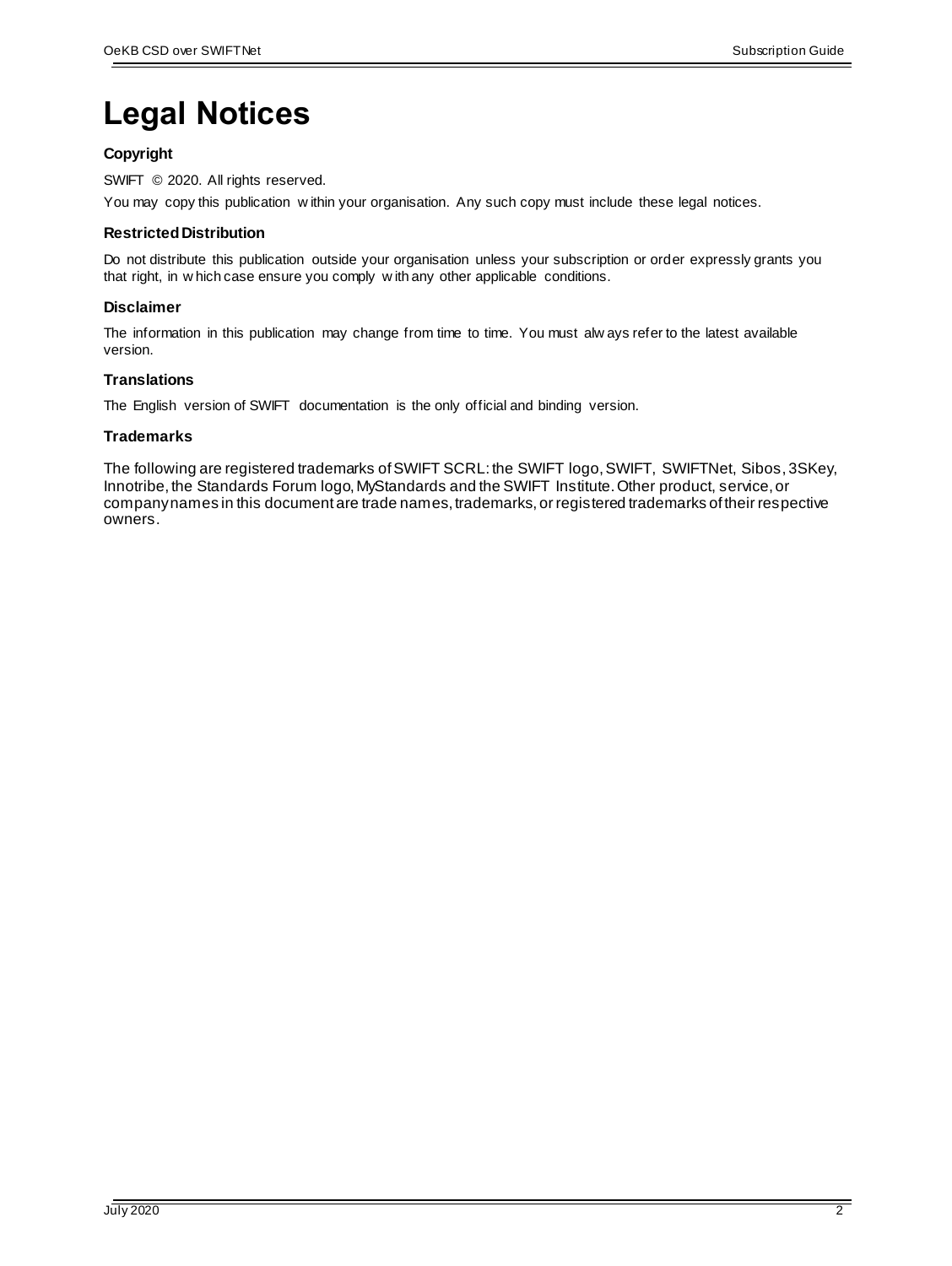### **Table of Contents**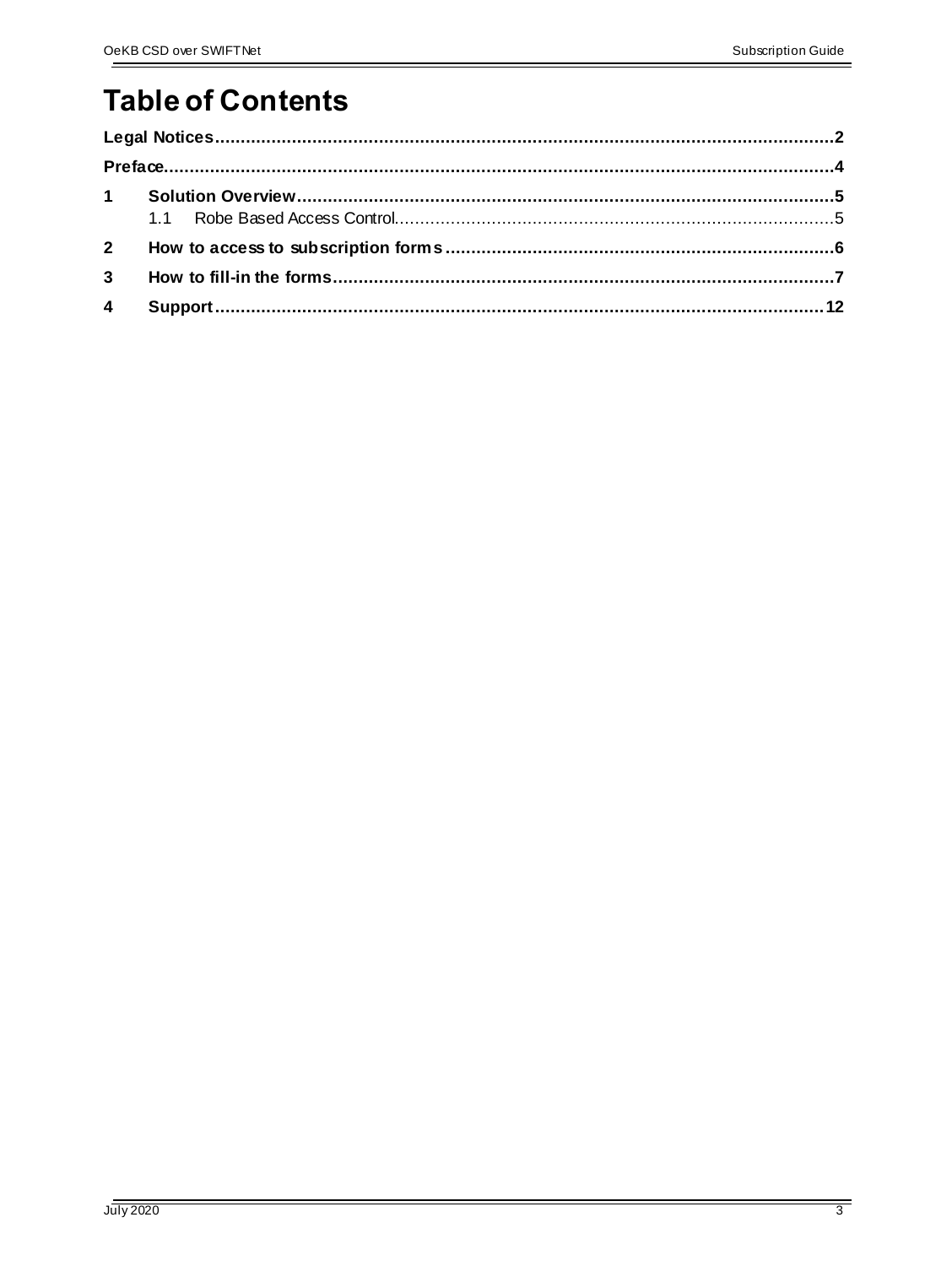### <span id="page-3-0"></span>**Preface**

### **Intended Audience**

This document is for the following audience:

Commercial banks, participants to the OeKB CSD

### **Purpose of this document**

This document describes the different steps required to subscribe to SWIFTNet services for OeKB CSD:

Two SWIFTNet services have been created for connecting to ISO20022 application:

- OeKB CSD service (live): **ocsd.iso**
- OeKB CSD service (test): **ocsd.iso!p**

In order to be able to exchange ISO20022 messages OeKB CSD through InterAct, you must subscribe to those SWIFTNet services.

These subscriptions are done by filling an electronic Message Service Subscription Form (e-MSSF) available on SWIFT's website (see section 2). Your subscription request must be validated by SWIFT and then OeKB CSD as Service Administrator before the corresponding SWIFTNet service is granted to your institution.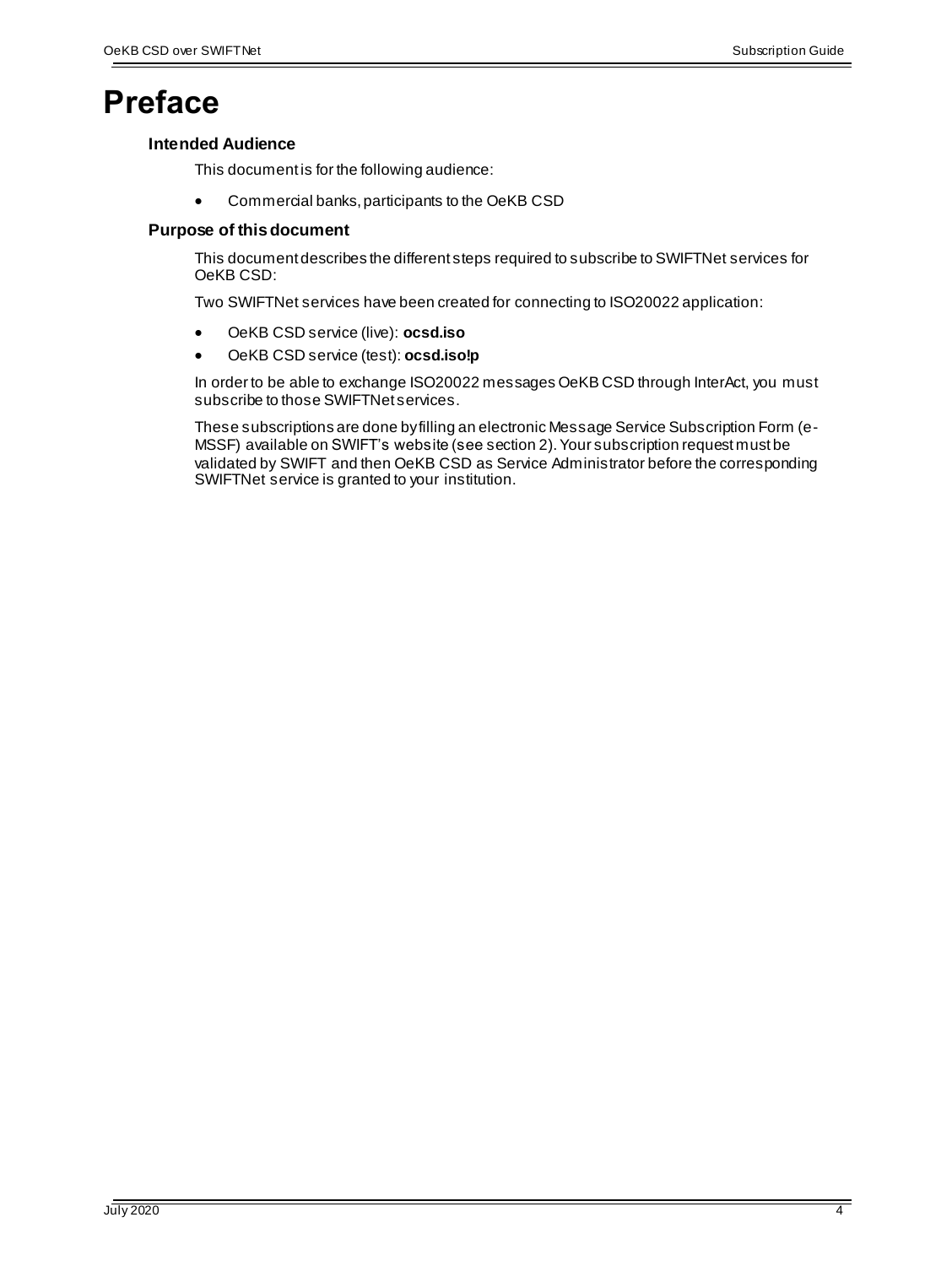### <span id="page-4-0"></span>**1 Solution Overview**

### **InterAct for ISO20022 Messaging**

OeKB CSD uses InterAct Store-and-Forward as a service that allows service participants and the service administrator to exchange ISO20022 messages over SWIFTNet.

Se[e SWIFTNet Service Description](https://www2.swift.com/uhbonline/books/protected/en_uk/sn_sd/index.htm) for details about SWIFTNet InterAct.

### **Store-and-forward Traffic routing**

When filling-in the e-MSSF, Store-And-Forward routing rules must be specified to allow SWIFT to route your incoming ISO20022 traffic.

SWIFT routes the Store-and-Forward traffic according to Message Routing Rules (MRR). An MRR combines the following parameters:

- **Rule number**: priority of the rule, the rule with lowest number has priority on others.
- **Selection criteria** based on the request type, requestor DNs and responder DN receiver of the traffic. The routing rule will only be applied to messages that match selection criteria.
- **Traffic destination** is the name of the Store-and-Forward queue that will hold the traffic in the store-and-forward database. This queue will have to be acquired by the messaging interface (like Alliance Access) that needs to process the traffic.

Below are the rules to insert in the order form:

| Rule<br><b>Num</b> | <b>Reg</b><br><b>Types</b> | Regu DNs | <b>RespDNs</b>          | <b>Full Queue Name</b> |
|--------------------|----------------------------|----------|-------------------------|------------------------|
| 90                 | $\star$                    |          | o=sw hgbebb, o=sw if t  | sw habebb csdlp        |
| 99                 | $\star$                    | 大        | , o=sw hqbebb, o=sw ift | sw habebb csdlp        |
|                    |                            |          |                         |                        |

All the messages of anyrequest type AND which are sent by any OeKB CSD DN AND which are sent to the responder DN "**o=swhqbebb, o=swift**" (SWIFT HQ) or any DN under the same tree will be stored in queue **swhqbebb\_csd!p**.

Note: the default queue name in the form is <br/>>bic8>\_file!p for pilot and <br/> <br/>>bic8>\_file for live. It must be replaced by <bic8>\_csd!p for pilot and <bic8>\_csd

### <span id="page-4-1"></span>**1.1 Robe Based Access Control**

SWIFTNet services for OeKB CSD (both live and pilot) do not use role-based access control (RBAC). However, the necessary RBAC roles must be assigned to the DN of certificate used to access your SnF queue, in the above example swhqbebb\_file!p

The role swift.snf.control for the defined queue must be assigned to certificate(s) that will be used to receive the ISO20022 traffic from the OeKB CSD ISO20022 service. This RBAC role can be assigned to certificates through the SWIFTNet Online Operations Manager (O2M) by security officers.

See section 3.1 Role Management of th[e SWIFTNet Online Operations](https://www2.swift.com/uhbonline/books/protected/en_uk/snoomgr_ug/index.htm) Manager User Guide for detailed procedures about how grant / ungrant RBAC roles to users.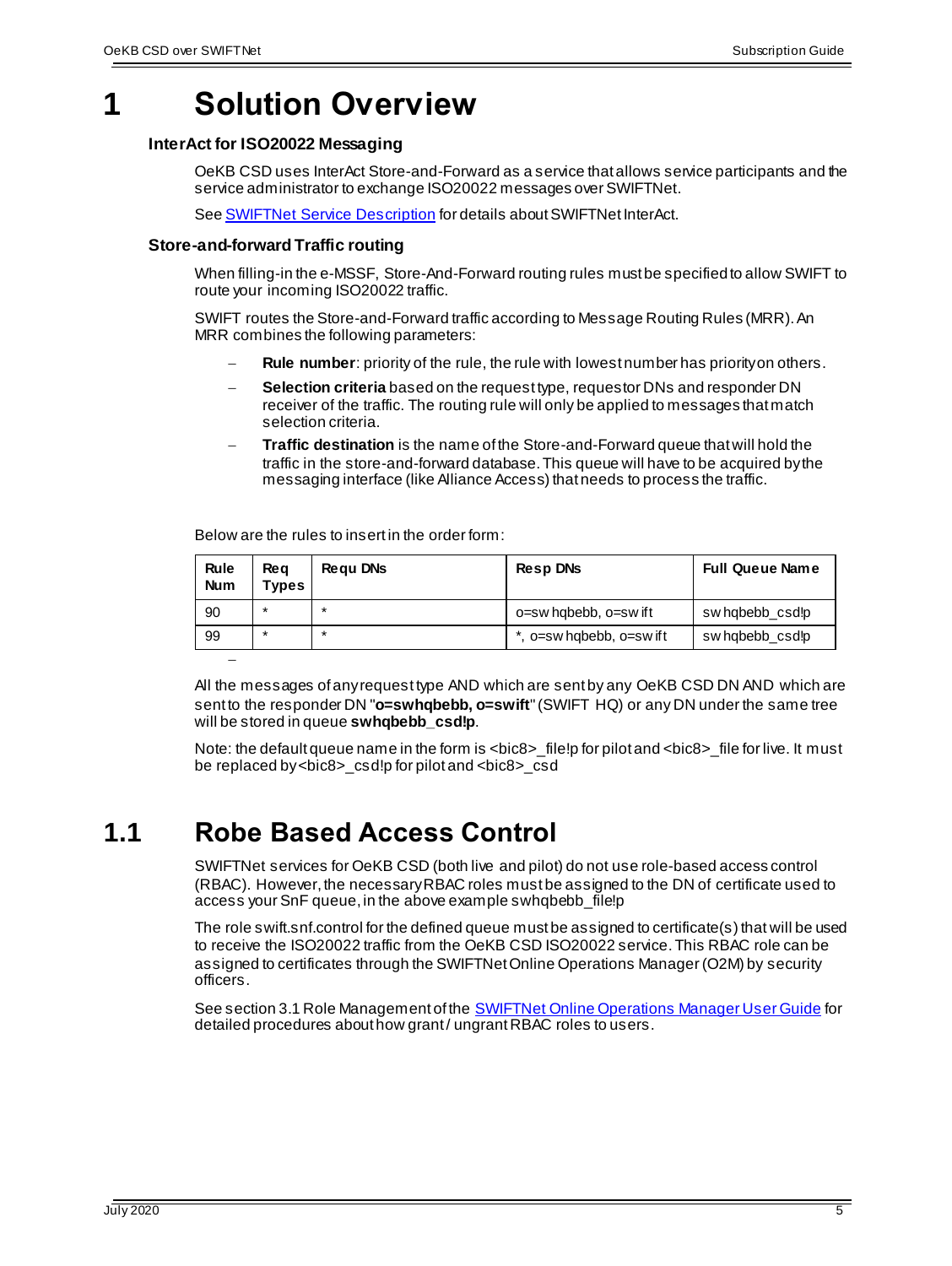### <span id="page-5-0"></span>**2 How to access to subscription forms**

Important notice:

Don't forget that you have to join test and live service separately.Subscription to both SWIFTNet services (Live and Test) is required!

The below instructions describe how to subscribe to one of the services:

Main steps to join to the Service

- a) Go to SWIFT Web page www.swift.com
- b) From main page select « Ordering & Support»
- c) From «Ordering & Support » page, select "Ordering"
- d) From «Ordering» page, select "Order, Products & Services"
- e) In the "Order products and services" page, select the option "**All**" and letter **"M"**
- f) Select Market Infrastructure
- g) In the search field, please enter OCSDATWW

|    | OEKB CSD GMBH (BIC: OCSDATWW)                                                 |                  |
|----|-------------------------------------------------------------------------------|------------------|
| 1) | OeKB CSD-ISO 20022 CUG (Live)<br>the company of the company of the company of | <b>Subscribe</b> |
| 2) | OeKB CSD-ISO 20022 CUG (Test)                                                 | <b>Subscribe</b> |
|    | OekB CSD - OEK (Live)                                                         | Subscribe        |
|    | OekB CSD - OEK (Test)                                                         | Subscribe        |

- a. For the ISO20002 pilot service (ocsd.iso!p), select "**OeKB CSD-ISO 20022 CUG (test)**" and
- b. For the ISO20002 Live service (ocsd.iso), select " **OeKB CSD-ISO 20022 CUG (live)**".

Select the appropriate service (see below) and click the "Subscribe" button located in the last column of the table. The system invites you then to enter your account and password. To do the registration you must have a swift.com account with the correct profile. If you don't have an account or you don't know if you are authorized to place orders, we invite you to contact your swift.com Administrator.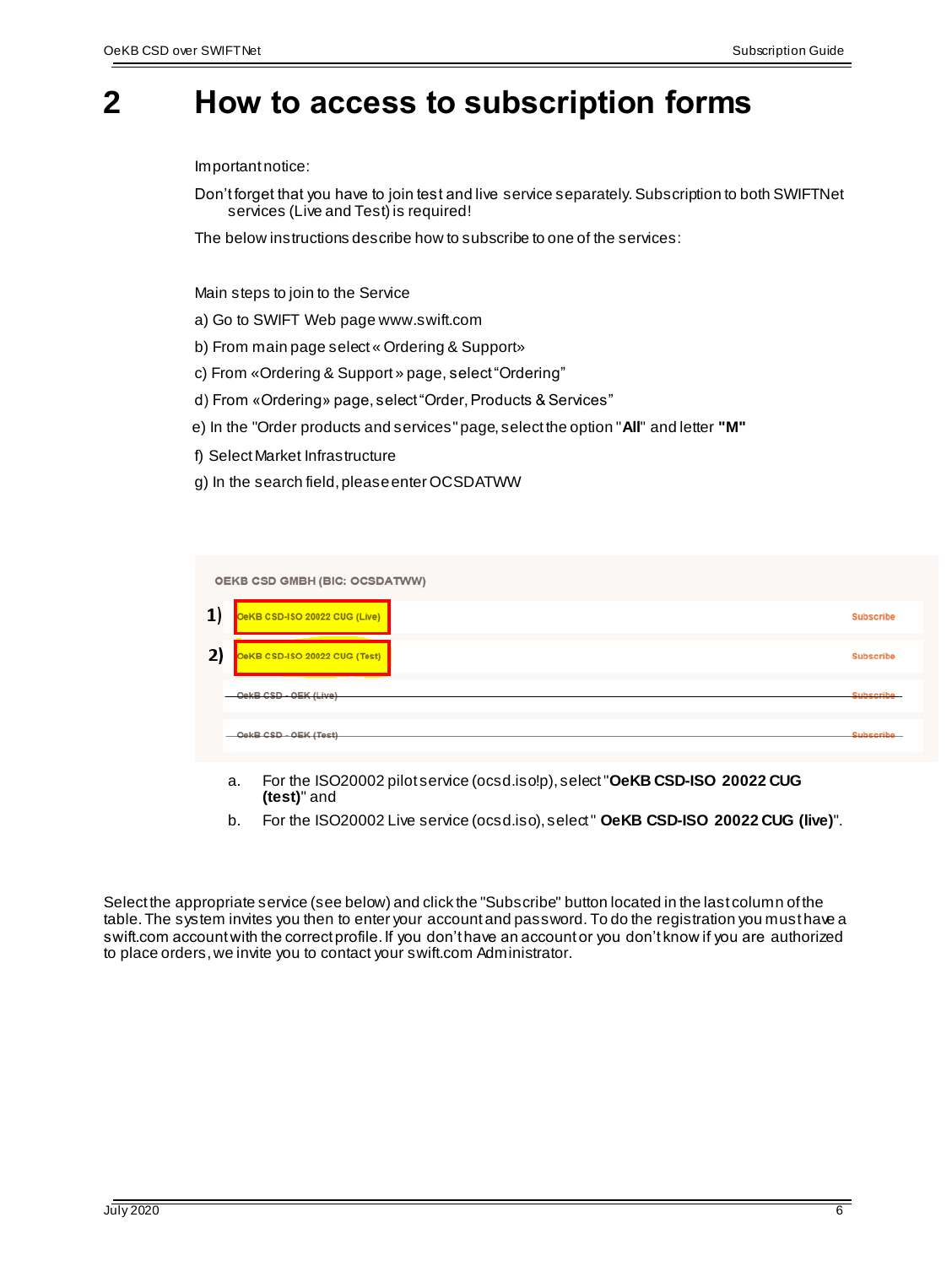### <span id="page-6-0"></span>**3 How to fill-in the forms**

Registration to the Test Service



Print | Price list | How e-ordering works

**SWIFTNet Service Subscription** 

### OEKB CSD GMBH (OCSDATW2) Market Infrastructure : OeKB CSD-ISO 20022 CUG  $(Test)$ SWIFTNet service =  $\cos d \cdot i \cdot \sin l$  Test

Enter the requested information.

The orange arrow icon > indicates mandatory fields

Please use this form to manage a subscription to a SWIFTNet Service under the conditions of the SWIFTNet Service Description

The following paragraphs provide the details of each sections of the registration form (for both live and test services).

### **Customer Information**

This section is prefilled with data related to your swift.com account / BIC code.

| <b>Registered customer information</b>                       |                |                                 | Ε    |
|--------------------------------------------------------------|----------------|---------------------------------|------|
| Full legal name                                              | $\circledcirc$ | SOCIETY FOR WORLDWIDE INTERBANK | 1.01 |
| BIC <sub>8</sub>                                             | Ø              | SWHQBEBB                        | 1.02 |
| The name with which you<br>registered yourself on swift.com. | $\circledcirc$ | <b>Bertrand Parmentier</b>      | 1.03 |
| Registered e-mail                                            | Ø              | bertrand.parmentier@swift.com   | 1.04 |
| Registered telephone                                         | Ø              | +32 26553980                    | 1.05 |
|                                                              |                | Update user profile             | 1.06 |
|                                                              |                |                                 |      |

### **Consulting Services and Training Option**

This section gives you the possibility to request assistance from SWIFT Training and/or Consulting. Tick the box if you want to be contacted by SWIFT.



#### **Order Information**

 Question 3.01: enter the reference that SWIFT has to use for communication related to this service (invoices…).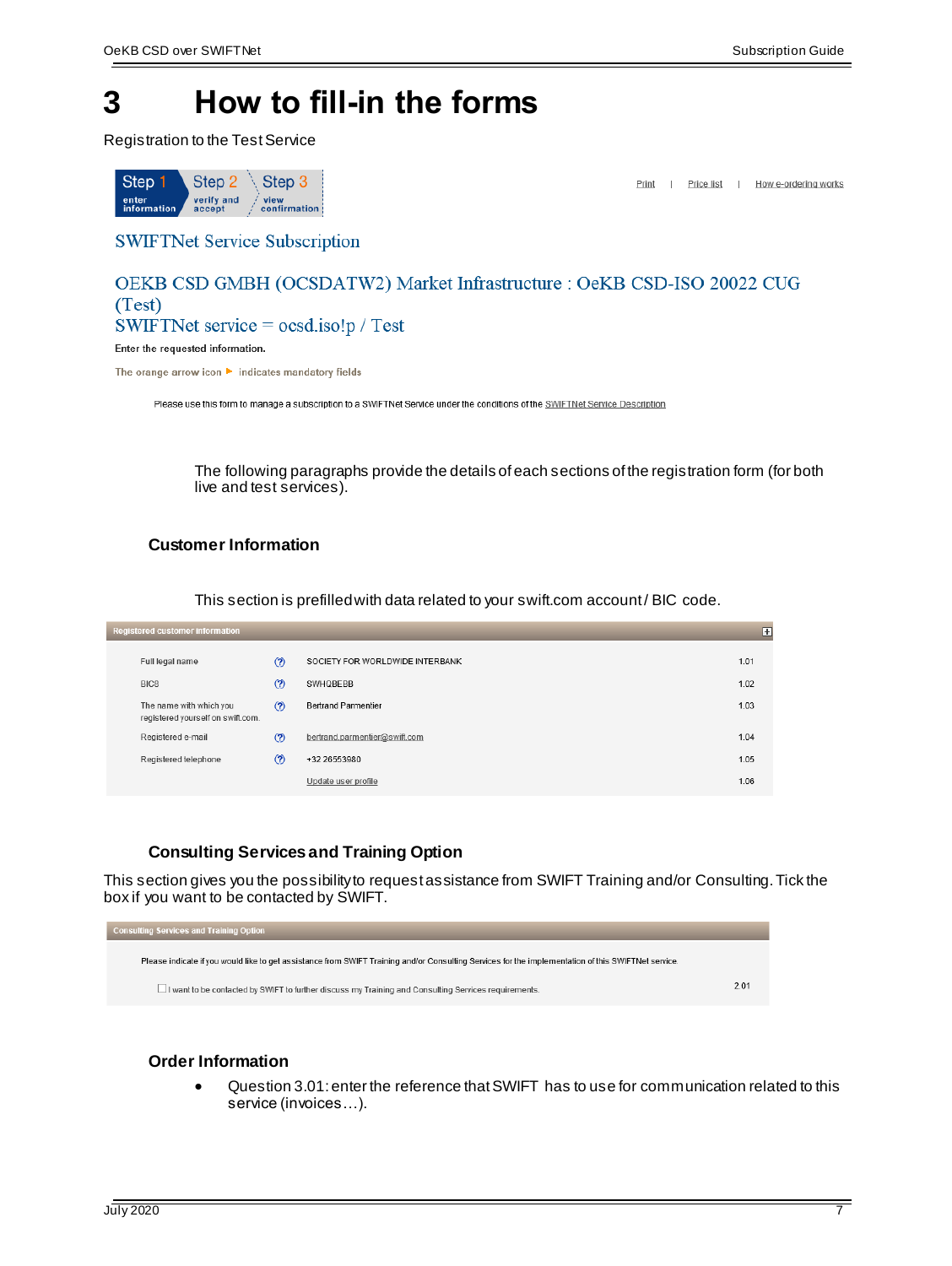Question 3.02: leave the default value "S.W.I.F.T SCRL".

| <b>Order information</b>                |                |                              |      |
|-----------------------------------------|----------------|------------------------------|------|
| Your own Purchase Order<br>Reference    | $\circledR$    |                              | 3.01 |
| Sales partner                           | $\circledR$    | S.W.I.F.T. SC<br>$\check{ }$ | 3.02 |
| SWIFT commercial quotation<br>reference | $\circledcirc$ |                              | 3.03 |
| SWIFT account manager email<br>address  | $\circledcirc$ |                              | 3.04 |

#### **Institution that you order for**

 Question 4.01: This field displays by default the BIC8 of the institution of which you are a registered user. However, if you are ordering on behalf of another institution, please select the BIC8 of this institution from the drop-down list.

| Institution that you order for |  |  |
|--------------------------------|--|--|
| BIC                            |  |  |

### **Preferred implementation date**

#### Points of attention!

For test service: Please select the date of August 15, 2020 in the drop-down list:

| Preferred implementation date | $\circled{r}$ | Saturday August 15 2020<br>◡ | 5.0 |
|-------------------------------|---------------|------------------------------|-----|
|                               |               |                              |     |

For Live Service: Please select the date of August 29, 2020 in the drop-down list:

| Preferred implementation date (?) |  | $\blacktriangleright$ Saturday August 29 2020 $\blacktriangleright$ |  |
|-----------------------------------|--|---------------------------------------------------------------------|--|

Implementations always occur during the weekly general maintenance period between Saturday 05:00 GMT and Sunday 05:00 GMT. The earliest possible implementation of an order that is validated by SWIFT as being correct and duly approved by the Service Adminis trator, is the second weekend following the date of submission. A later weekend can be specified.

#### **SWIFTNet Closed User Group**

- Question 6.01: The SWIFTNet Address is the Distinguished Name (DN) that will be used as requestor DN to send messages or used as responder DN by your correspondents to send messages to your institution. SWIFT recommends that you keep the default value i.e. o=BIC8, o=swift.
- Question 6.02: keep the default value "**ServiceParticipant**".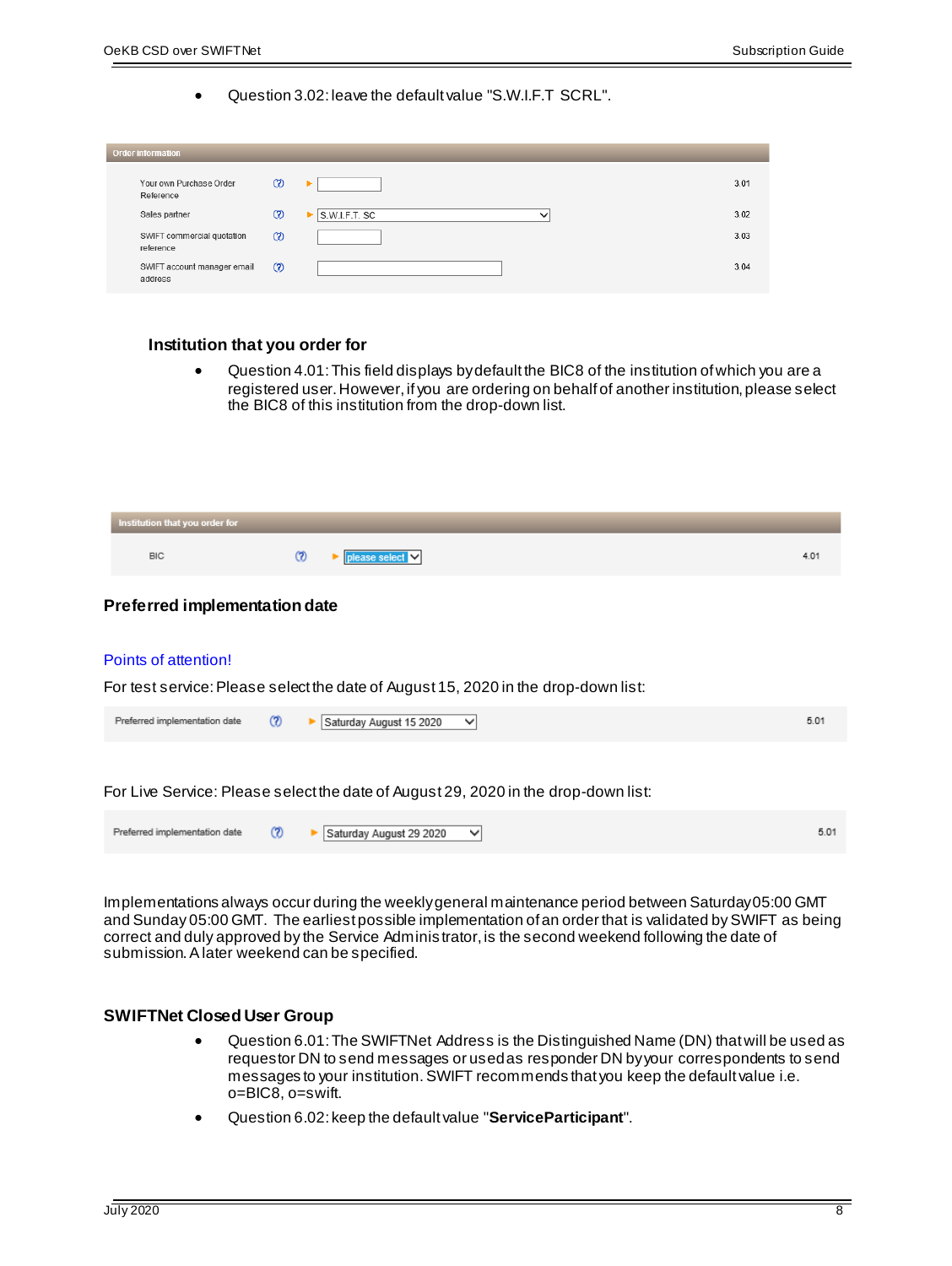- **Note** By default, two DNs will be registered in the CUG category: o=BIC8,o=swift and \*,o=BIC8,o=swift. This configuration allows you to use o=BIC8, o=swift or any 3rd level DN to send and receive traffic.
- **Note** In case you would like to use a level3 DN as SWIFTNet address (for example, "ou=csd,o=BIC8,o=swift", make sure this DN is also taken into account when defining MRR (see below)

### **Traffic routing for Store and Forward Service**

| Traffic Routing for Store and Forward Service                                                                                                                                                                                   |   |                |      |  |  |  |
|---------------------------------------------------------------------------------------------------------------------------------------------------------------------------------------------------------------------------------|---|----------------|------|--|--|--|
| Use this section to identify the queue name to process incoming SWIFTNet InterAct or FileAct Store and Forward traffic. Use the default value as specified below if<br>you do not have any specific requirements.               |   |                |      |  |  |  |
| If you expect Store and Forward traffic from this service for both InterAct and FileAct, you must use the Advanced section below to set-up separate queues and<br>routing rules to facilitate appropriate interface processing. |   |                |      |  |  |  |
| Default Queue                                                                                                                                                                                                                   | က | swhabebb csdlo | 7 01 |  |  |  |
| Advanced >>                                                                                                                                                                                                                     |   |                |      |  |  |  |

Traffic routing can be specified by either using basic routing configuration (question 7.01) or by selecting the "Advanced" button to directly enter the Message Routing Rules MRR.

#### **a. Basic routing configuration**

Question 7.01: Enter the name of the Store-and-Forward queue to be used for receiving traffic from ISO20022 application.OeKB CSD requires the name to be "<bic8>\_csd" for live and "<BIC8>\_csd!p" for pilot.

In this case, a single MRR will be created, all traffic which is sent to the DN mentioned at question 6.01 will be routed to the Store-And-Forward 7.01.

### **b. Advanced routing configuration**

Alternatively, select "Advanced" to directly enter the MRR.

SWIFT recommends that you define at least 2 MRRs (by using the advanced routing configuration): 1 MRR to route traffic sent to your level2 DN "**o=BIC8, o=swift**" and 1 MRR ("catch-all" rule) to route traffic sent to any level3 DNs of your ins titution "**\*,o=BIC8, o=swift**".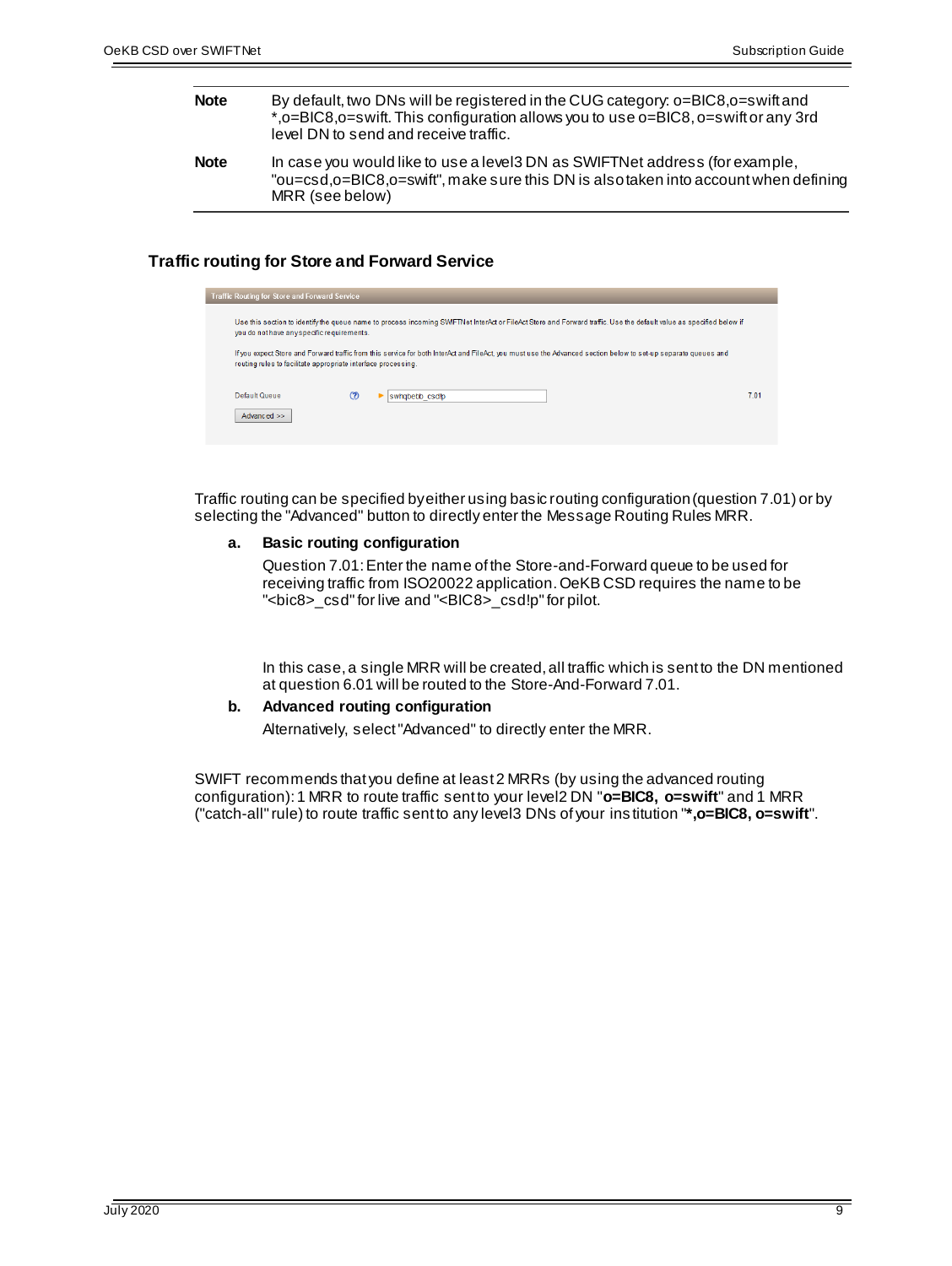| Advanced >>            |                                                                                                     |                                                                  |                                                                                                                                                                                                                                                                                                                                                                                                                                                                  |              |                    |
|------------------------|-----------------------------------------------------------------------------------------------------|------------------------------------------------------------------|------------------------------------------------------------------------------------------------------------------------------------------------------------------------------------------------------------------------------------------------------------------------------------------------------------------------------------------------------------------------------------------------------------------------------------------------------------------|--------------|--------------------|
|                        | Queue Name will be created centrally if it does not yet exist.<br>o=bic8,o=swift and Request Type * |                                                                  | You can decide to change the queue name or use multiple queues to process different types of messages for this service. To do this, add a line for each<br>traffic segment you want to assign to a queue. The traffic segment can be specified by using the Requestor DN, Responder DN and Request Type. The<br>Note: Following queue and routing rule will be created by default: Rule Order 99, Full Queue Name bic8 generic(!p), Requestor DN *, Responder DN |              |                    |
| Rule Order<br>90<br>95 | Full Queue Name<br>swhqbebb csd!p<br>swhqbebb csd!p                                                 | Requestor DN<br>Please select the number of entries you desire 2 | Responder DN<br>o=swhqbebb,o=s\<br>*,o=swhqbebb,o=<br>update $\vert$ (max 99)                                                                                                                                                                                                                                                                                                                                                                                    | Request Type | 7.02.01<br>7.02.02 |
|                        | following fields to request additional queue(s) if required.                                        |                                                                  | Delivery Notifications can be directed to any of your existing Store and Forward queues based on the configuration of your financial application. Use the                                                                                                                                                                                                                                                                                                        |              |                    |
| Queue Name             |                                                                                                     | Add<br>Remove                                                    |                                                                                                                                                                                                                                                                                                                                                                                                                                                                  |              | 7.03               |
| $\bullet$              | Click the "Advanced" button                                                                         |                                                                  |                                                                                                                                                                                                                                                                                                                                                                                                                                                                  |              |                    |

- Indicate that you desire to create 2 entries (enter 2 in the last text field and select "**update**". A second MRR line appears on the screen.
- Define the 2 MRR rules as follows:

| Rule<br><b>Number</b> | <b>Full Queue</b><br><b>Name</b> | <b>Requestor DN</b> | <b>Responder DN</b>        | <b>Request Type</b> |
|-----------------------|----------------------------------|---------------------|----------------------------|---------------------|
| 90                    | <bic8>_csdlp</bic8>              | $\ast$              | $o = BIC8$ . $o = sw$ if t |                     |
| 95                    | <bic8>_csdlp</bic8>              | *                   | $*$ , o=BIC8, o=swift      |                     |

 Field 7.03: Define any additional Store-and-Forward queue to be created (for example, in case delivery notifications need to be placed into a separate queue)

#### **Forms Validation and Subscription**

As next step, you have the validation of the form by selecting the continue button.

If the form has been filled-in correctly, the system invites you to confirm your request.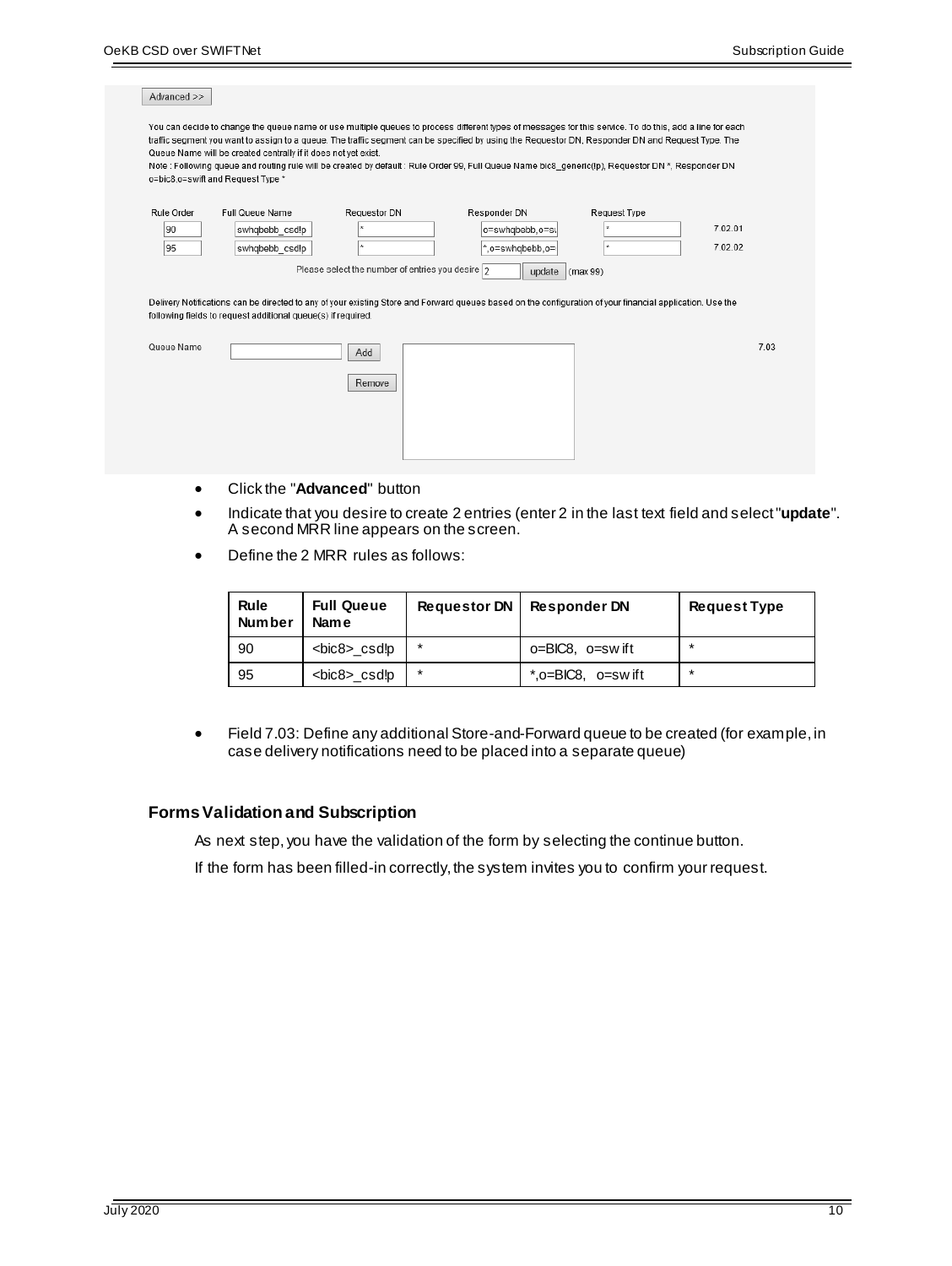| <b>Terms and Conditions</b> |                                                                                                                                                                                                                                                                                                                  |                                                          |
|-----------------------------|------------------------------------------------------------------------------------------------------------------------------------------------------------------------------------------------------------------------------------------------------------------------------------------------------------------|----------------------------------------------------------|
|                             | Use of this ordering service is subject to the SWIFT Ordering Service - Terms and Conditions. SWIFT will process any personal data you provide according to<br>the SWIFT Privacy Statement. The provision and use of the ordered service or product above are subject to the SWIFT General Terms and Conditions. |                                                          |
|                             |                                                                                                                                                                                                                                                                                                                  |                                                          |
| <b>Order history</b>        |                                                                                                                                                                                                                                                                                                                  |                                                          |
| No history found            |                                                                                                                                                                                                                                                                                                                  |                                                          |
| X cancel                    |                                                                                                                                                                                                                                                                                                                  | $\triangleright$ Save as draft $\triangleright$ Continue |
| <b>Terms and Conditions</b> |                                                                                                                                                                                                                                                                                                                  |                                                          |
|                             | Use of this ordering service is subject to the SWIFT Ordering Service - Terms and Conditions. SWIFT will process any personal data you provide according to<br>the SWIFT Privacy Statement. The provision and use of the ordered service or product above are subject to the SWIFT General Terms and Conditions. |                                                          |
|                             |                                                                                                                                                                                                                                                                                                                  |                                                          |
| <b>Order history</b>        |                                                                                                                                                                                                                                                                                                                  |                                                          |
| No history found            |                                                                                                                                                                                                                                                                                                                  |                                                          |
|                             |                                                                                                                                                                                                                                                                                                                  |                                                          |
| X cancel                    |                                                                                                                                                                                                                                                                                                                  | Save as draft $\blacktriangleright$ Continue             |